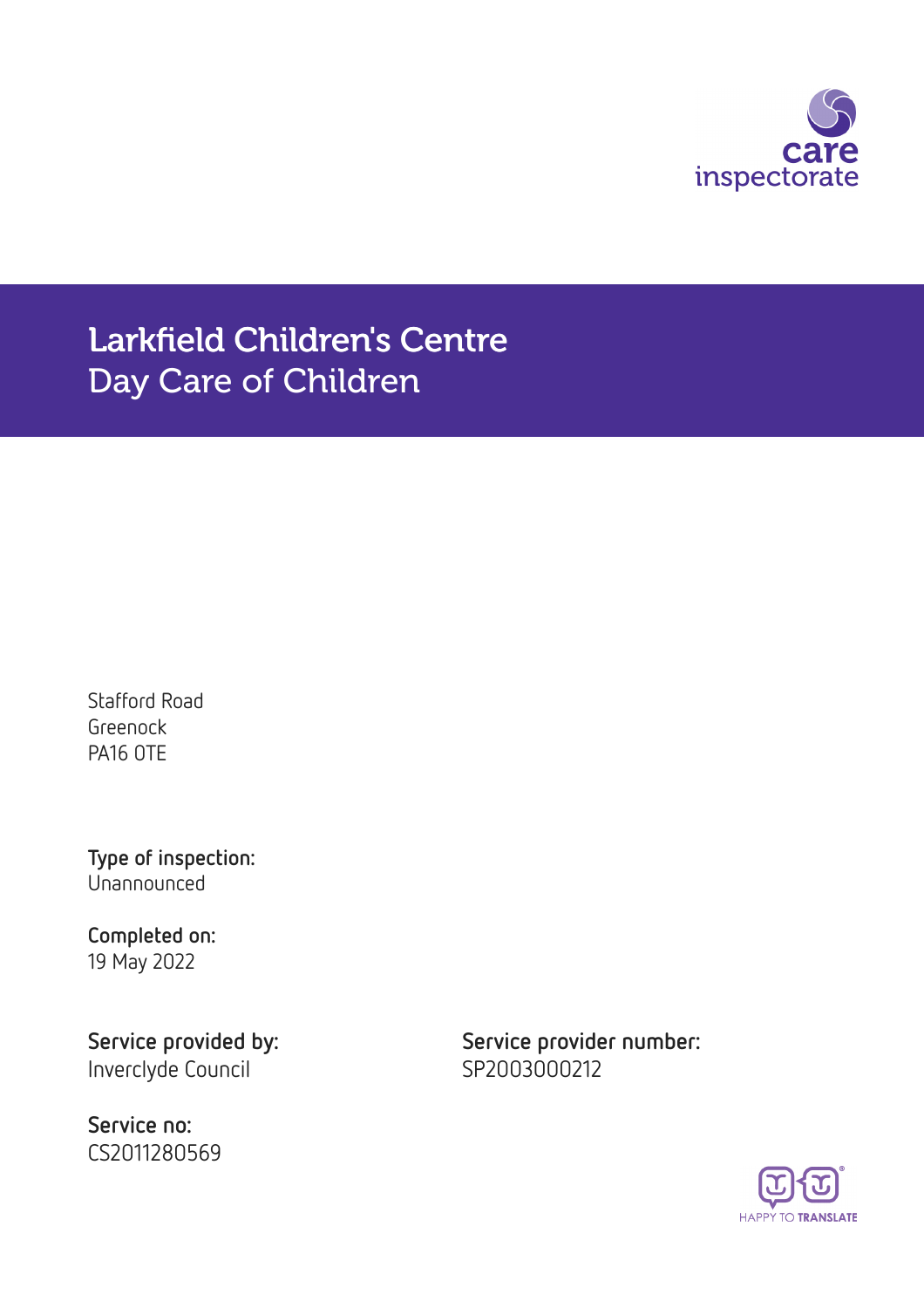## About the service

Larkfield children's centre is registered to provide care to a maximum of 100 children not yet of an age to attend primary school at any one time.

Of those 100 no more than six are aged under two; No more than 30 are aged two to under three and; No more than 64 are aged three to those not yet of an age to attend primary school.

Care is provided from a purpose built single storey building, located within a residential area of Greenock. The service is close to shops, schools and transport routes. Children are accommodated in four playrooms which have direct access to outdoor play space at the rear of the property.

This was an unannounced inspection, which took place between 16 May 2022 and 19 May 2022. Two inspectors carried out the inspection. To prepare for the inspection we reviewed information about the service. This included previous inspection findings, information submitted by the service and intelligence gathered throughout the inspection year. To inform our evaluations we:

- Spoke with children attending the service
- Sought the views of parents and guardians
- Spoke with staff and management
- Observed practice
- Reviewed documents.

## What people told us

For this inspection, we received views from 18 parents of children who attend the nursery. Most families told us that they were very happy with the quality of care their children received. They said that their children had made good progress since starting nursery. However, some parents felt 'the nursery could improve on communication with parents'. We shared all parental feedback with the management team.

### Self assessment

We did not ask the service to complete a self-assessment in advance of the inspection. However, we looked at their improvement plan which demonstrated their priorities for development, and how they were monitoring the quality of the provision within the service.

# From this inspection we graded this service as:

| Quality of care and support          | $4 - Good$   |
|--------------------------------------|--------------|
| <b>Quality of environment</b>        | $4 -$ Good   |
| <b>Quality of staffing</b>           | not assessed |
| Quality of management and leadership | not assessed |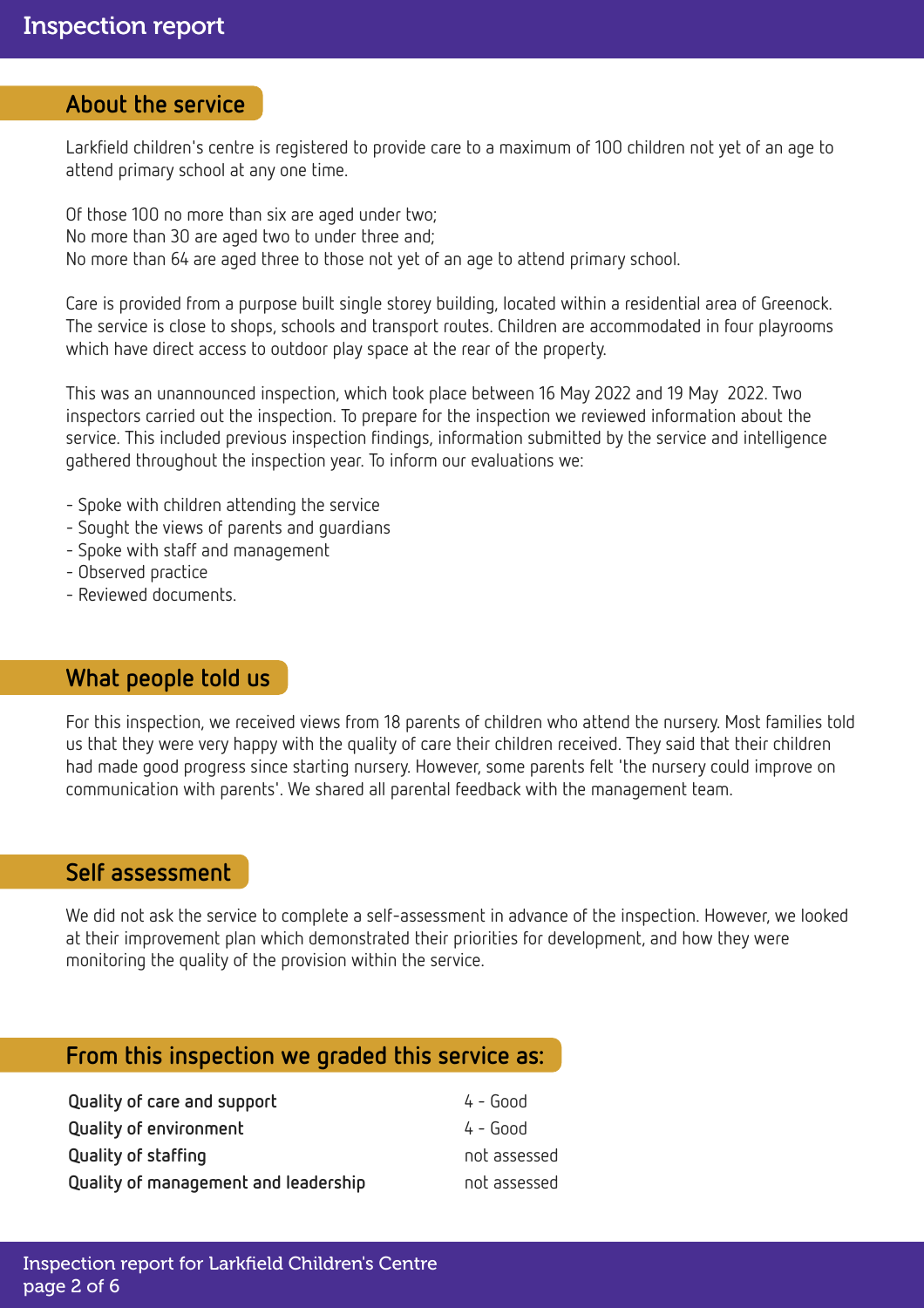# What the service does well

During the inspection, we evaluated two quality themes - quality of care and support and quality of environment. We evaluated both themes as good. Several strengths impacted positively on outcomes for children and clearly outweighed areas for improvement.

Overall, children were happy, settled and having fun at nursery. They were supported by kind and caring staff who responded appropriately to their needs, helping them feel secure. Several children chatted with us during the inspection, and they were keen to tell us about their favourite activities which included painting, building towers, and playing outdoors.

Personal care plans were in place which highlighted children's individual needs and interests. As a result, children received care from staff who knew them well and had the right information to support their wellbeing. Good working relationships with other agencies ensured that children received additional support when needed.

Staff gave a good account of their roles and responsibilities in relation to child protection. They had undertaken training and knew how to address any concerns. This contributed to keeping children safe.

The playrooms were bright and welcoming. Children had access to a good range of toys and activities which offered them a variety of play and learning experiences. Toys and materials were well organised and stored within reach which meant that children could independently choose what they played with. Staff supported children to make progress by providing support and challenge.

Children had regular opportunities to play outdoors in the fresh air which supported their health and wellbeing. We saw children developing their imagination and problem solving as they explored mud, built an assault course, and pulled each other along in crates. Management and staff should continue with plans to implement free flow access to the outdoor area, maximising children's choice about where they want to play.

We were satisfied that the environment was clean and hygienic for children. There were procedures in place to minimise the spread of infection, and staff were competent in following Covid-19 guidance. For example, good hand hygiene, wearing masks when required, and regular cleaning.

# What the service could do better

Children would benefit from a more relaxed, unhurried, and sociable mealtime. There were times when staff did not sit with the children. As a result, some children were unsettled, and others were not supported to develop their independence when eating.

Management and staff had begun to reintroduce access to the nursery for parents through planned parent's evenings. However, some parents told us that they would like more information about their child's day, and how they were progressing in their learning. Management and staff should engage more with families to ensure they are working in partnership to meet children's needs.

Staff were committed to keeping children safe. However, some risk assessments restricted children's experiences. For example, children were unable to participate in baking activities. To ensure that children can build their resilience and develop their learning, staff should adapt assessments of risk, considering the skills and abilities of children.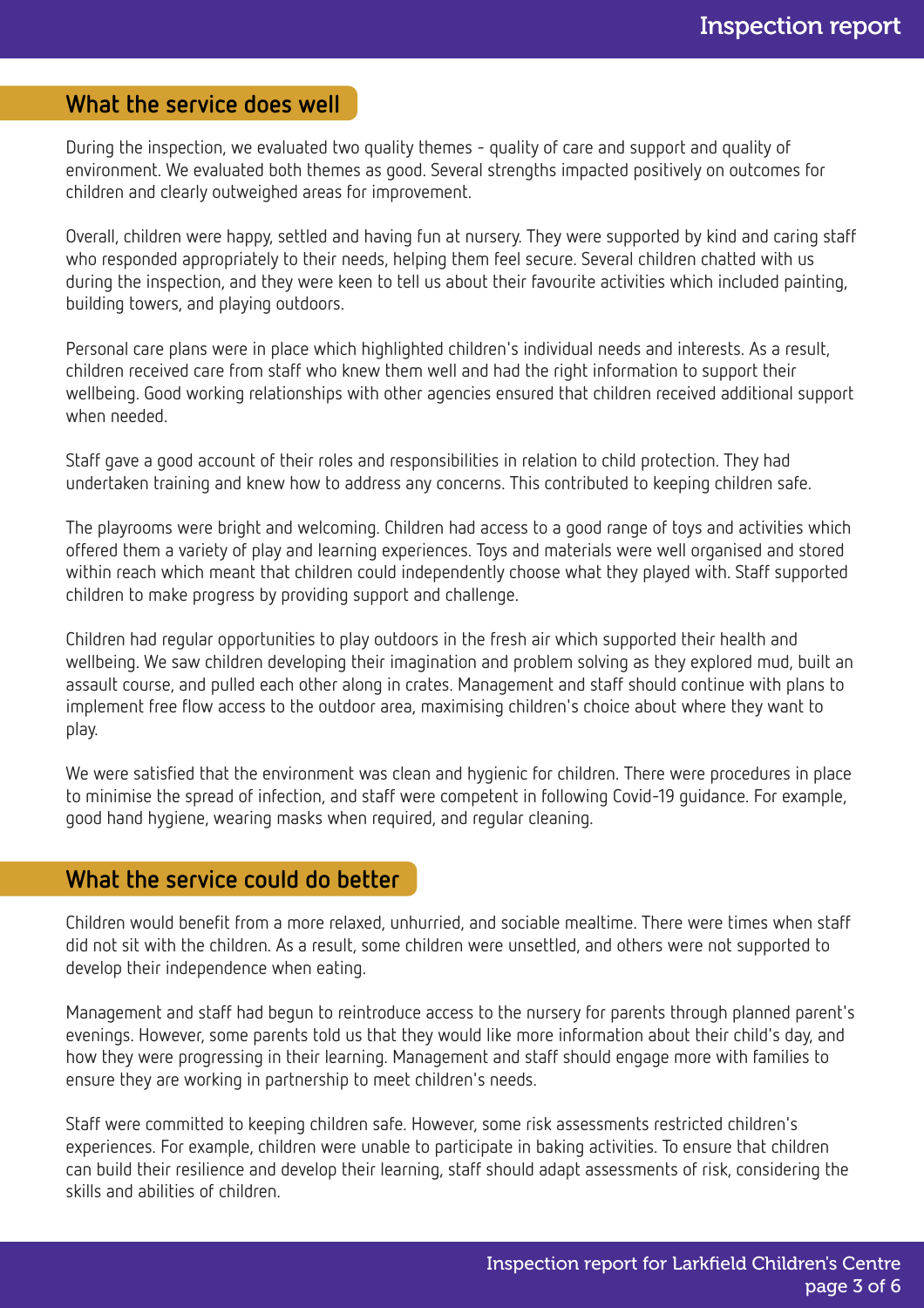Some children would benefit from more cosy, quiet spaces within the playrooms. Soft furnishings had been removed due to the restrictions around the Covid-19 pandemic and moving to a new building. Staff should continue with their plans to develop more cosy spaces where children can rest if needed.

Children's personal plans should be developed to ensure that clear 'next steps' are in place. This will support children to make progress in their learning.

Requirements

Number of requirements: 0

Recommendations

Number of recommendations: 0

# **Complaints**

There have been no complaints upheld since the last inspection. Details of any older upheld complaints are published at www.careinspectorate.com.

What the service has done to meet any requirements we made at or since the last inspection

# Previous requirements

There are no outstanding requirements.

What the service has done to meet any recommendations we made at or since the last inspection

# Previous recommendations

There are no outstanding recommendations.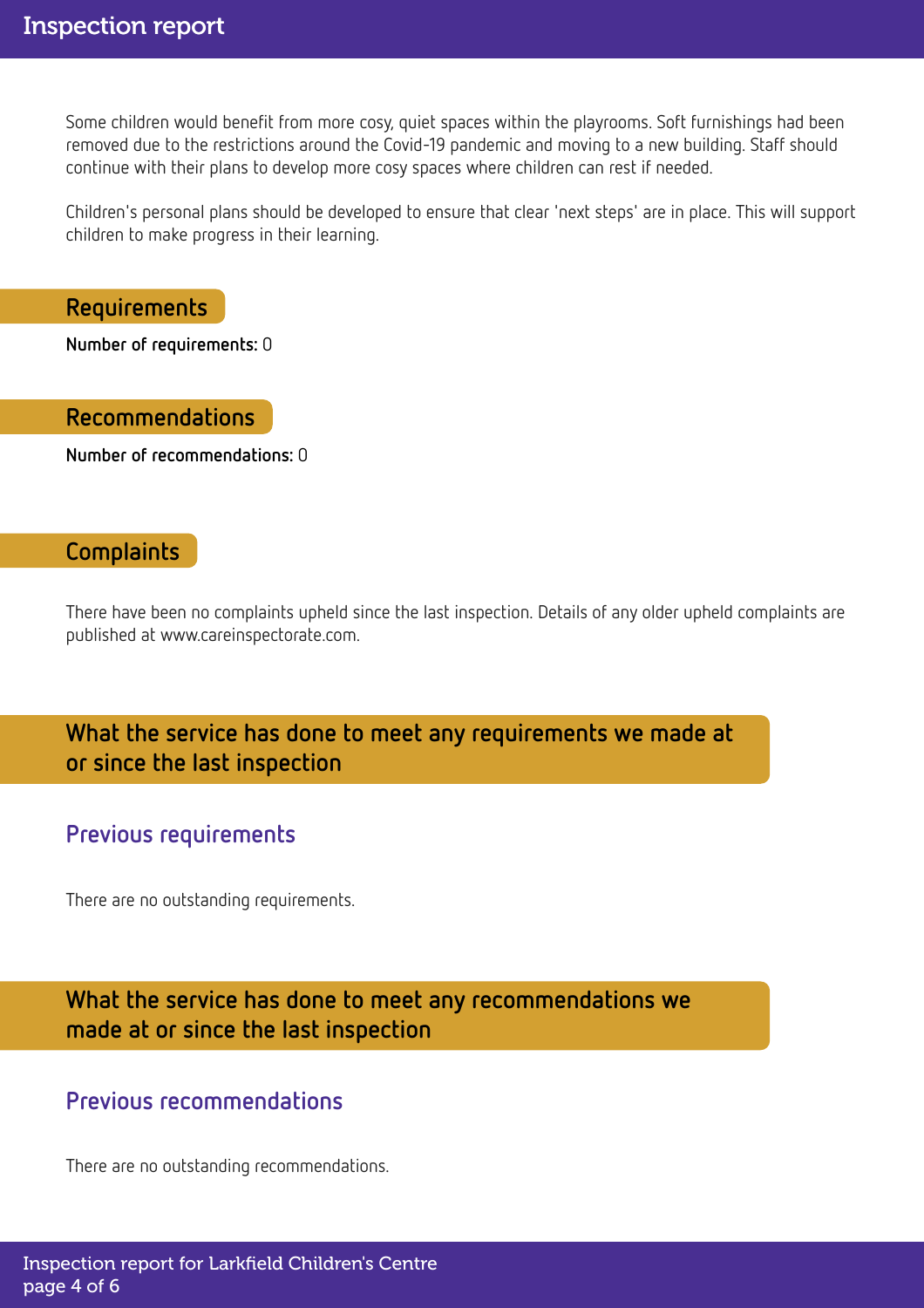# Inspection and grading history

| <b>Date</b> | <b>Type</b> | Gradings                                                                 |                                                                  |
|-------------|-------------|--------------------------------------------------------------------------|------------------------------------------------------------------|
| 29 Mar 2019 | Unannounced | Care and support<br>Environment<br>Staffing<br>Management and leadership | 5 - Very good<br>Not assessed<br>5 - Very good<br>Not assessed   |
| 12 Jan 2017 | Unannounced | Care and support<br>Environment<br>Staffing<br>Management and leadership | 5 - Very good<br>$4 - Good$<br>Not assessed<br>Not assessed      |
| 2 Feb 2015  | Unannounced | Care and support<br>Environment<br>Staffing<br>Management and leadership | 5 - Very good<br>5 - Very good<br>5 - Very good<br>5 - Very good |
| 26 Feb 2013 | Unannounced | Care and support<br>Environment<br>Staffing<br>Management and leadership | $4 - Good$<br>5 - Very good<br>5 - Very good<br>$4 - Good$       |
| 9 Jan 2012  | Unannounced | Care and support<br>Environment<br>Staffing<br>Management and leadership | $4 - Good$<br>3 - Adequate<br>$4 - Good$<br>3 - Adequate         |